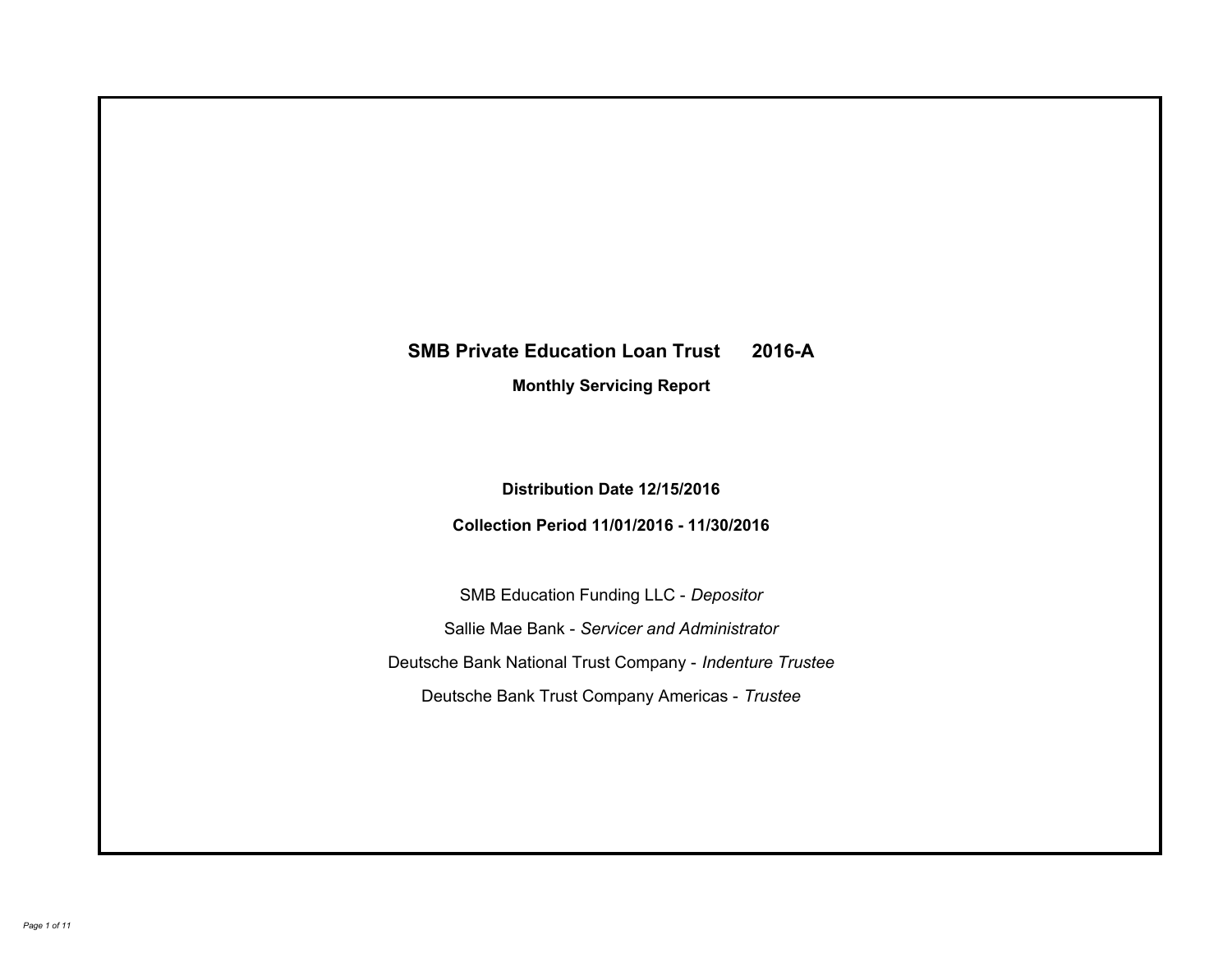| Α           | <b>Student Loan Portfolio Characteristics</b>   |                                              | <b>Settlement Date</b><br>05/26/2016 | 10/31/2016            | 11/30/2016            |
|-------------|-------------------------------------------------|----------------------------------------------|--------------------------------------|-----------------------|-----------------------|
|             | <b>Principal Balance</b>                        |                                              | \$585,861,635.84                     | \$567,437,859.57      | \$567,584,268.64      |
|             | Interest to be Capitalized Balance              |                                              | 32,367,510.93                        | 37,202,794.02         | 33, 358, 473. 33      |
|             | Pool Balance                                    |                                              | \$618,229,146.77                     | \$604,640,653.59      | \$600,942,741.97      |
|             | Weighted Average Coupon (WAC)                   |                                              |                                      |                       |                       |
|             |                                                 | WAC1 (Contractual Interest Rate on the Loan) | 8.26%                                | 8.36%                 | 8.35%                 |
|             | WAC2 (Average of Applicable Interest Rate)      |                                              | 8.23%                                | 8.32%                 | 8.32%                 |
|             | WAC3 (Average of Actual Interest Rate)          |                                              | 8.16%                                | 8.25%                 | 8.25%                 |
|             | Weighted Average Remaining Term                 |                                              | 134.18                               | 131.63                | 131.18                |
|             | Number of Loans                                 |                                              | 53,959                               | 52,709                | 52,301                |
|             | Number of Borrowers<br>Pool Factor              |                                              | 52,283                               | 50,671<br>0.978020297 | 50,280<br>0.972038839 |
|             | Since Issued Total Constant Prepayment Rate (1) |                                              |                                      | 5.60%                 | 5.79%                 |
|             |                                                 |                                              |                                      |                       |                       |
| B           | <b>Debt Securities</b>                          | <b>Cusip/Isin</b>                            | 11/15/2016                           |                       | 12/15/2016            |
|             | A1                                              | 78449FAA9                                    | \$112,542,519.35                     |                       | \$107,124,350.30      |
|             | A <sub>2</sub> A                                | 78449FAB7                                    | \$218,000,000.00                     |                       | \$218,000,000.00      |
|             | A2B                                             | 78449FAC5                                    | \$134,000,000.00                     |                       | \$134,000,000.00      |
|             | B                                               | 78449FAD3                                    | \$50,000,000.00                      |                       | \$50,000,000.00       |
|             |                                                 |                                              |                                      |                       |                       |
| $\mathsf C$ | <b>Certificates</b>                             | Cusip/Isin                                   | 11/15/2016                           |                       | 12/15/2016            |
|             | Residual                                        | 78449F101                                    | \$100,000.00                         |                       | \$100,000.00          |
|             |                                                 |                                              |                                      |                       |                       |
| D           | <b>Account Balances</b>                         |                                              | 11/15/2016                           |                       | 12/15/2016            |
|             | Reserve Account Balance                         |                                              | \$1,557,854.00                       |                       | \$1,557,854.00        |
|             |                                                 |                                              |                                      |                       |                       |
| E           | <b>Asset / Liability</b>                        |                                              | 11/15/2016                           |                       | 12/15/2016            |
|             | Overcollateralization Percentage                |                                              | 14.90%                               |                       | 15.28%                |
|             | Specified Overcollateralization Amount          |                                              | \$181,392,196.08                     |                       | \$180,282,822.59      |
|             | Actual Overcollateralization Amount             |                                              | \$90,098,134.24                      |                       | \$91,818,391.67       |

(1) For additional information, see 'Since Issued CPR Methodology' found on page 11 of this report.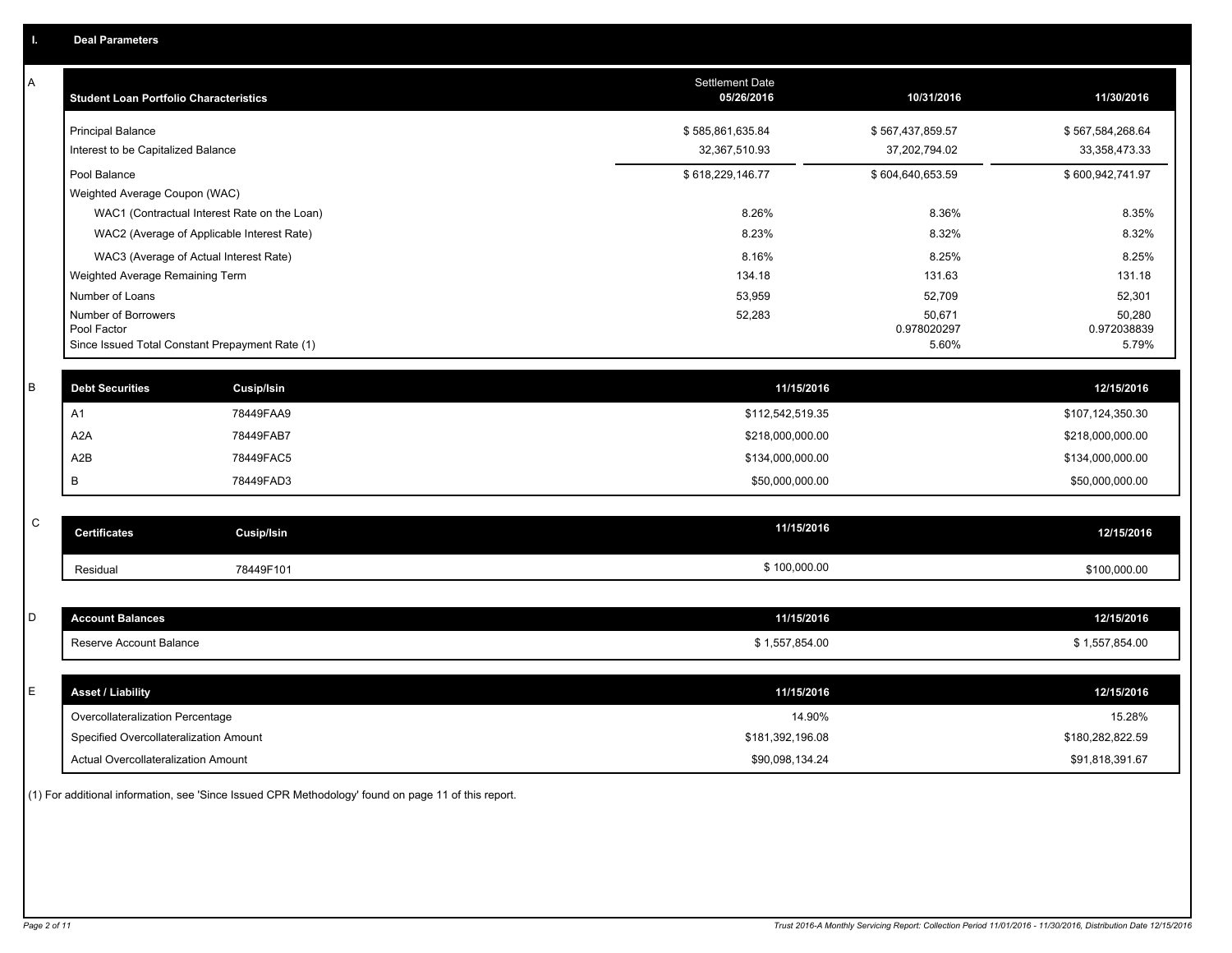### **II. 2016-A Trust Activity 11/01/2016 through 11/30/2016**

| Α            | <b>Student Loan Principal Receipts</b>                           |                |
|--------------|------------------------------------------------------------------|----------------|
|              | <b>Borrower Principal</b>                                        | 4,781,948.32   |
|              | <b>Consolidation Activity Principal</b>                          | 0.00           |
|              | Seller Principal Reimbursement                                   | 0.00           |
|              | Servicer Principal Reimbursement                                 | 0.00           |
|              | Delinquent Principal Purchases by Servicer                       | 0.00           |
|              | <b>Other Principal Deposits</b>                                  | 0.00           |
|              | <b>Total Principal Receipts</b>                                  | \$4,781,948.32 |
| B            | <b>Student Loan Interest Receipts</b>                            |                |
|              | Borrower Interest                                                | 1,973,844.61   |
|              | <b>Consolidation Activity Interest</b>                           | 0.00           |
|              | Seller Interest Reimbursement                                    | 97.36          |
|              | Servicer Interest Reimbursement                                  | 0.00           |
|              | Delinquent Interest Purchases by Servicer                        | 0.00           |
|              | <b>Other Interest Deposits</b>                                   | 0.00           |
|              | <b>Total Interest Receipts</b>                                   | \$1,973,941.97 |
| C            | <b>Recoveries on Realized Losses</b>                             | \$7,841.89     |
| D            | <b>Investment Income</b>                                         | \$1,881.49     |
| E            | <b>Funds Borrowed from Next Collection Period</b>                | \$0.00         |
| F            | <b>Funds Repaid from Prior Collection Period</b>                 | \$0.00         |
| G            | Loan Sale or Purchase Proceeds                                   | \$0.00         |
| н            | Initial Deposits to Distribution Account                         | \$0.00         |
|              | <b>Excess Transferred from Other Accounts</b>                    | \$0.00         |
| J            | <b>Borrower Benefit Reimbursements</b>                           | \$0.00         |
| Κ            | <b>Other Deposits</b>                                            | \$0.00         |
| L            | <b>Other Fees Collected</b>                                      | \$0.00         |
| M            | <b>AVAILABLE FUNDS</b>                                           | \$6,765,613.67 |
| N            | Non-Cash Principal Activity During Collection Period             | \$4,928,357.39 |
| O            | Aggregate Purchased Amounts by the Depositor, Servicer or Seller | \$0.00         |
| $\mathsf{P}$ | Aggregate Loan Substitutions                                     | \$0.00         |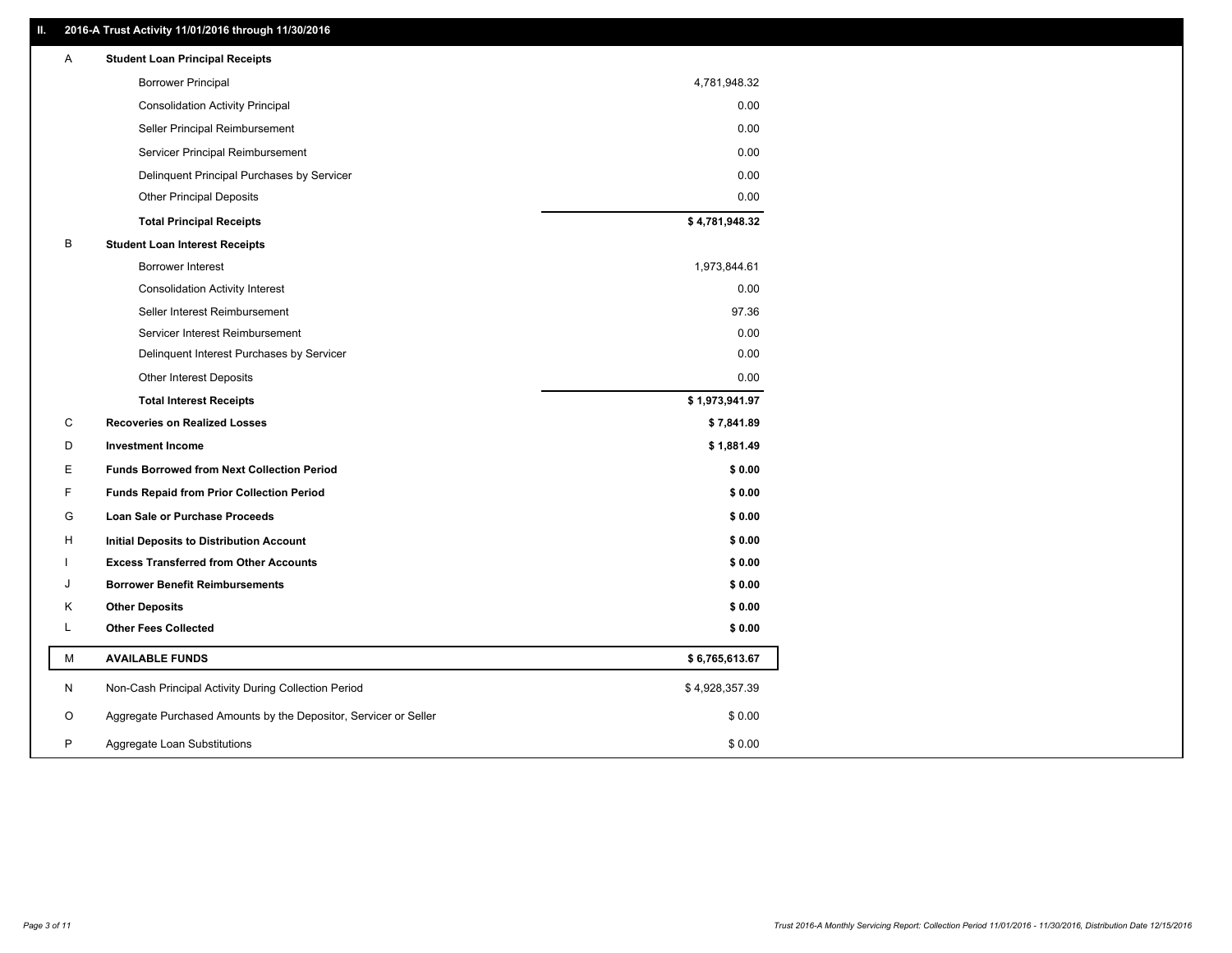|              |                       |                          |         |                  | <b>Loans by Repayment Status</b> |                            |                          |         |                  |                |                            |
|--------------|-----------------------|--------------------------|---------|------------------|----------------------------------|----------------------------|--------------------------|---------|------------------|----------------|----------------------------|
|              |                       |                          |         | 11/30/2016       |                                  |                            |                          |         | 10/31/2016       |                |                            |
|              |                       | <b>Wtd Avg</b><br>Coupon | # Loans | Principal        | % of Principal                   | % of Loans in<br>Repay (1) | <b>Wtd Avg</b><br>Coupon | # Loans | Principal        | % of Principal | % of Loans in<br>Repay (1) |
| INTERIM:     | IN SCHOOL             | 8.90%                    | 10,907  | \$134,687,959.88 | 22.413%                          | $-$ %                      | 8.90%                    | 11,021  | \$135,219,893.50 | 22.364%        | $-$ %                      |
|              | GRACE                 | 8.71%                    | 2,314   | \$28,615,422.25  | 4.762%                           | $-$ %                      | 8.67%                    | 4,509   | \$54,267,912.99  | 8.975%         | $-$ %                      |
|              | <b>DEFERMENT</b>      | 8.87%                    | 1,413   | \$14,634,947.66  | 2.435%                           | $-$ %                      | 8.88%                    | 1,422   | \$14,598,243.74  | 2.414%         | $-$ %                      |
| REPAYMENT:   | <b>CURRENT</b>        | 7.95%                    | 36,003  | \$403,180,250.56 | 67.091%                          | 95.313%                    | 7.91%                    | 34,141  | \$380,930,596.99 | 63.001%        | 95.101%                    |
|              | 31-60 DAYS DELINQUENT | 8.85%                    | 368     | \$3,702,009.41   | 0.616%                           | 0.875%                     | 8.99%                    | 392     | \$4,402,092.13   | 0.728%         | 1.099%                     |
|              | 61-90 DAYS DELINQUENT | 9.10%                    | 165     | \$1,605,572.49   | 0.267%                           | 0.380%                     | 9.33%                    | 173     | \$1,766,351.42   | 0.292%         | 0.441%                     |
|              | > 90 DAYS DELINQUENT  | 9.27%                    | 79      | \$861,342.01     | 0.143%                           | 0.204%                     | 9.56%                    | 78      | \$958,594.91     | 0.159%         | 0.239%                     |
|              | <b>FORBEARANCE</b>    | 8.42%                    | 1,052   | \$13,655,237.71  | 2.272%                           | 3.228%                     | 8.36%                    | 973     | \$12,496,967.91  | 2.067%         | 3.120%                     |
| <b>TOTAL</b> |                       |                          | 52,301  | \$600,942,741.97 | 100.00%                          | 100.00%                    |                          | 52,709  | \$604,640,653.59 | 100.00%        | 100.00%                    |

Percentages may not total 100% due to rounding \*

1 Loans classified in "Repayment" include any loan for which interim interest only, \$25 fixed payments or full principal and interest payments are due.

|                |                       |                          |         | 11/30/2016       |                |                                |                          |         | 10/31/2016       |                |                                |
|----------------|-----------------------|--------------------------|---------|------------------|----------------|--------------------------------|--------------------------|---------|------------------|----------------|--------------------------------|
|                |                       | <b>Wtd Avg</b><br>Coupon | # Loans | Principal        | % of Principal | % of Loans in<br>P&I Repay (2) | <b>Wtd Avg</b><br>Coupon | # Loans | Principal        | % of Principal | % of Loans in<br>P&I Repay (2) |
| INTERIM:       | IN SCHOOL             | 8.36%                    | 23,253  | \$295,486,645.22 | 49.171%        | $-$ %                          | 8.36%                    | 23,535  | \$297,417,329.41 | 49.189%        | $-$ %                          |
|                | GRACE                 | 8.12%                    | 4,680   | \$60,846,495.53  | 10.125%        | $-$ %                          | 8.09%                    | 9,010   | \$112,793,723.80 | 18.655%        | $-$ %                          |
|                | <b>DEFERMENT</b>      | 8.50%                    | 2,736   | \$28,289,166.02  | 4.707%         | $-$ %                          | 8.52%                    | 2,735   | \$28,016,186.12  | 4.634%         | $-$ %                          |
| P&I REPAYMENT: | <b>CURRENT</b>        | 8.04%                    | 20,090  | \$197,832,818.54 | 32.920%        | 91.454%                        | 8.04%                    | 15,929  | \$148,214,921.11 | 24.513%        | 89.064%                        |
|                | 31-60 DAYS DELINQUENT | 8.79%                    | 278     | \$2,643,119.10   | 0.440%         | 1.222%                         | 9.07%                    | 302     | \$3,276,817.66   | 0.542%         | 1.969%                         |
|                | 61-90 DAYS DELINQUENT | 9.11%                    | 139     | \$1,380,507.60   | 0.230%         | 0.638%                         | 9.37%                    | 153     | \$1,568,629.20   | 0.259%         | 0.943%                         |
|                | > 90 DAYS DELINQUENT  | 9.23%                    | 73      | \$808,752.25     | 0.135%         | 0.374%                         | 9.61%                    | 72      | \$856,078.38     | 0.142%         | 0.514%                         |
|                | FORBEARANCE           | 8.42%                    | 1,052   | \$13,655,237.71  | 2.272%         | 6.313%                         | 8.36%                    | 973     | \$12,496,967.91  | 2.067%         | 7.510%                         |
| <b>TOTAL</b>   |                       |                          | 52,301  | \$600,942,741.97 | 100.00%        | 100.00%                        |                          | 52,709  | \$604,640,653.59 | 100.00%        | 100.00%                        |

WAC reflects WAC3 To conform with company standard reporting these sections now include Princial and Interest Accrued to Capitalize.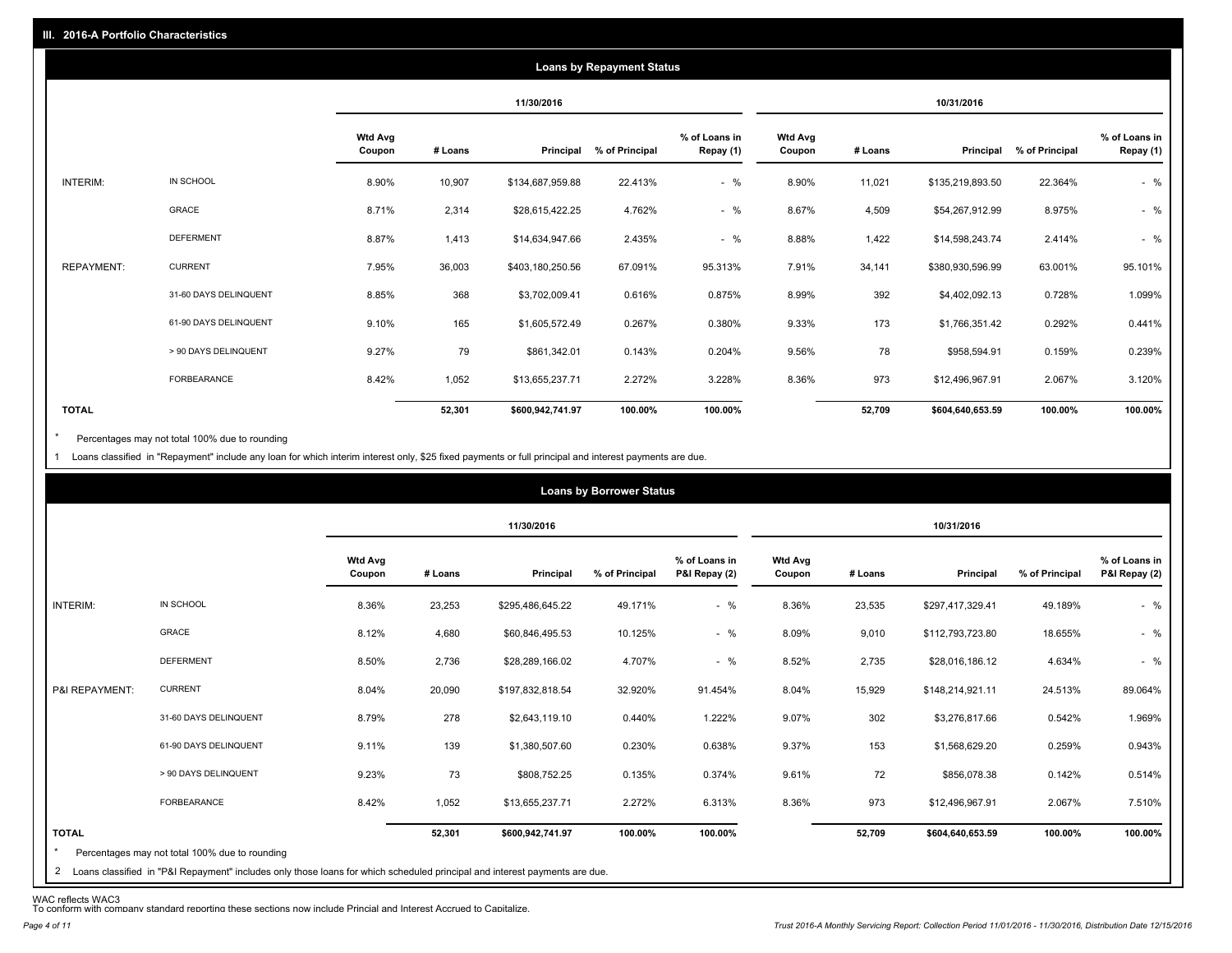|                                                                                                  | 11/30/2016       | 10/31/2016       |  |
|--------------------------------------------------------------------------------------------------|------------------|------------------|--|
| Pool Balance                                                                                     | \$600,942,741.97 | \$604,640,653.59 |  |
| Total # Loans                                                                                    | 52,301           | 52,709           |  |
| Total # Borrowers                                                                                | 50,280           | 50,671           |  |
| Weighted Average Coupon                                                                          | 8.32%            | 8.32%            |  |
| Weighted Average Remaining Term                                                                  | 131.18           | 131.63           |  |
| Percent of Pool - Cosigned                                                                       | 92.0%            | 92.0%            |  |
| Percent of Pool - Non Cosigned                                                                   | 8.0%             | 8.0%             |  |
| Borrower Interest Accrued for Period                                                             | \$3,804,288.98   | \$4,075,063.84   |  |
| <b>Outstanding Borrower Interest Accrued</b>                                                     | \$35,616,635.15  | \$39,273,615.80  |  |
| Gross Principal Realized Loss - Periodic                                                         | \$515,652.01     | \$323,864.36     |  |
| Gross Principal Realized Loss - Cumulative                                                       | \$1,742,898.78   | \$1,227,246.77   |  |
| Recoveries on Realized Losses - Periodic                                                         | \$7,841.89       | \$4,504.39       |  |
| Recoveries on Realized Losses - Cumulative                                                       | \$49,776.16      | \$41,934.27      |  |
| Net Losses - Periodic                                                                            | \$507,810.12     | \$319,359.97     |  |
| Net Losses - Cumulative                                                                          | \$1,693,122.62   | \$1,185,312.50   |  |
| Non-Cash Principal Activity - Capitalized Interest                                               | \$5,444,996.98   | \$735,621.26     |  |
| Since Issued Total Constant Prepayment Rate (CPR) (1)                                            | 5.79%            | 5.60%            |  |
| <b>Loan Substitutions</b>                                                                        | \$0.00           | \$0.00           |  |
| <b>Cumulative Loan Substitutions</b>                                                             | \$0.00           | \$0.00           |  |
| <b>Unpaid Servicing Fees</b>                                                                     | \$0.00           | \$0.00           |  |
| <b>Unpaid Administration Fees</b>                                                                | \$0.00           | \$0.00           |  |
| <b>Unpaid Carryover Servicing Fees</b>                                                           | \$0.00           | \$0.00           |  |
| Note Interest Shortfall                                                                          | \$0.00           | \$0.00           |  |
| Loans in Modification                                                                            | \$3,328,340.98   | \$2,918,736.60   |  |
| % of Loans in Modification as a % of Loans in Repayment (P&I)                                    | 1.54%            | 1.76%            |  |
|                                                                                                  |                  |                  |  |
| % Annualized Gross Principal Realized Loss - Periodic as a %<br>of Loans in Repayment (P&I) * 12 | 2.86%            | 2.34%            |  |
| % Gross Principal Realized Loss - Cumulative as a % of<br>Original Pool Balance                  | 0.28%            | 0.20%            |  |
|                                                                                                  |                  |                  |  |

(1) For additional information, see 'Since Issued CPR Methodology' found on page 11 of this report.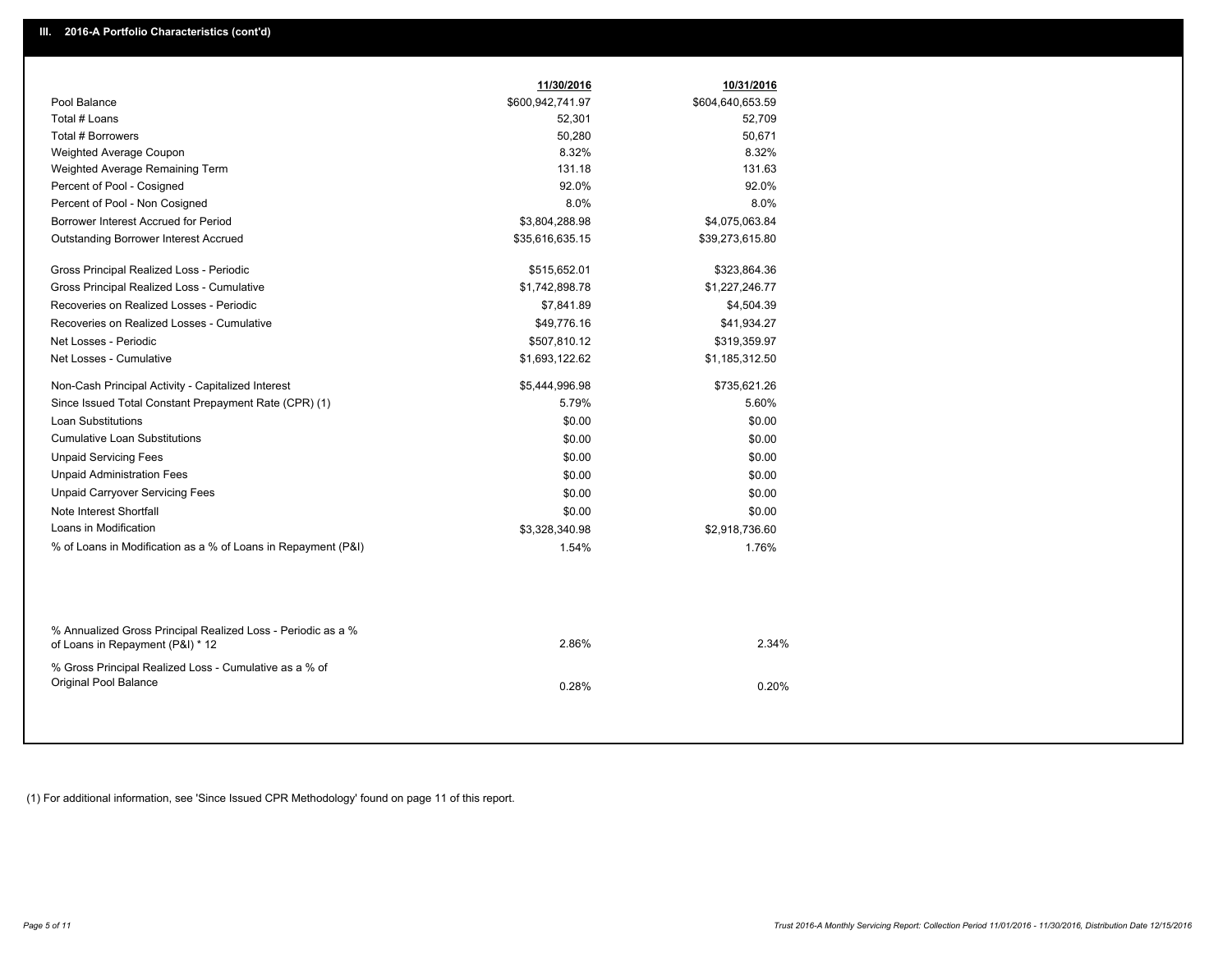#### **Loan Program**  A

|                                    | Weighted<br><b>Average Coupon</b> | # LOANS | <b>\$ AMOUNT</b> | $%$ *     |
|------------------------------------|-----------------------------------|---------|------------------|-----------|
| - Smart Option Interest-Only Loans | 7.09%                             | 12.218  | \$120,788,103.51 | 20.100%   |
| - Smart Option Fixed Pay Loans     | 8.29%                             | 14,330  | \$192,104,403.85 | 31.967%   |
| - Smart Option Deferred Loans      | 8.70%                             | 25,753  | \$288,050,234.61 | 47.933%   |
| - Other Loan Programs              | $0.00\%$                          | 0       | \$0.00           | $0.000\%$ |
| Total                              | 8.25%                             | 52,301  | \$600,942,741.97 | 100.000%  |

\* Percentages may not total 100% due to rounding

B

C

**Index Type**

|                       | Weighted<br><b>Average Coupon</b> | # LOANS | <b>S AMOUNT</b>  | $%$ *     |
|-----------------------|-----------------------------------|---------|------------------|-----------|
| - Fixed Rate Loans    | 9.41%                             | 9,057   | \$111,666,291.51 | 18.582%   |
| - LIBOR Indexed Loans | 7.98%                             | 43,244  | \$489,276,450.46 | 81.418%   |
| - Other Index Rates   | $0.00\%$                          |         | \$0.00           | $0.000\%$ |
| <b>Total</b>          | 8.25%                             | 52,301  | \$600,942,741.97 | 100.000%  |

\* Percentages may not total 100% due to rounding

### **Weighted Average Recent FICO**

| $0 - 639$          | 2,775  | \$25,868,418.33  | 4.305%   |
|--------------------|--------|------------------|----------|
| 640 - 669          | 3,088  | \$32,021,968.44  | 5.329%   |
| 670 - 699          | 6,583  | \$72,853,550.46  | 12.123%  |
| 700 - 739          | 12,684 | \$145,824,615.99 | 24.266%  |
| $740 +$            | 27,161 | \$324,317,706.93 | 53.968%  |
| N/A <sup>(1)</sup> | 10     | \$56,481.82      | 0.009%   |
| <b>Total</b>       | 52,301 | \$600,942,741.97 | 100.000% |
|                    |        |                  |          |

WAC reflects WAC3

To conform with company standard reporting these sections now include Princial and Interest Accrued to Capitalize.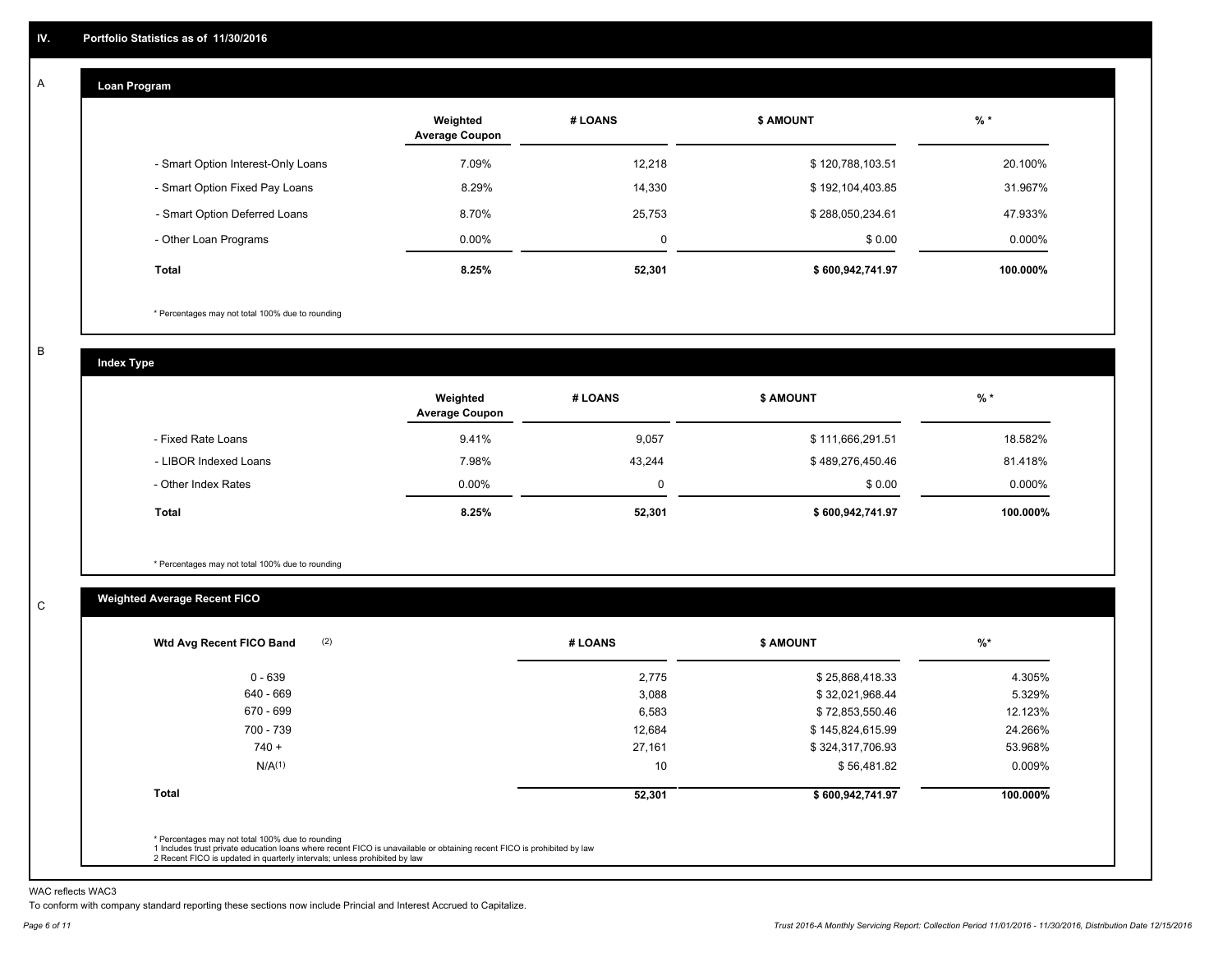| ۷. | 2016-A Reserve Account, Principal Distribution, and R-2 Certificate Calculations       |                  |
|----|----------------------------------------------------------------------------------------|------------------|
| А. | <b>Reserve Account</b>                                                                 |                  |
|    | Specified Reserve Account Balance                                                      | \$1,557,854.00   |
|    | Actual Reserve Account Balance                                                         | \$1,557,854.00   |
| В. | <b>Principal Distribution Amount</b>                                                   |                  |
|    | i.<br>Class A Notes Outstanding                                                        | \$464,542,519.35 |
|    | ii.<br>Pool Balance                                                                    | \$600,942,741.97 |
|    | First Priority Principal Distribution Amount (i - ii)<br>iii.                          | \$0.00           |
|    | Class A and B Notes Outstanding<br>iv.                                                 | \$514,542,519.35 |
|    | <b>First Priority Principal Distribution Amount</b><br>v.                              | \$0.00           |
|    | Pool Balance<br>vi.                                                                    | \$600,942,741.97 |
|    | Specified Overcollateralization Amount<br>vii.                                         | \$180,282,822.59 |
|    | Available Funds (after payment of waterfall items A through H)<br>Viii.                | \$0.00           |
|    | Regular Principal Distribution Amount (if (iv > 0, (iv - v) - (vi - vii))<br>ix.       | \$93,882,599.97  |
|    | Pool Balance<br>Х.                                                                     | \$600,942,741.97 |
|    | 10% of Initial Pool Balance<br>xi.                                                     | \$61,822,914.68  |
|    | First Priority Principal Distribution Amount<br>xii.                                   | \$0.00           |
|    | Regular Principal Distribution Amount<br>xiii.                                         | \$93,882,599.97  |
|    | Available Funds (after payment of waterfall items A through J)<br>XIV.                 | \$0.00           |
|    | Additional Principal Distribution Amount (if(x <= ix,min(xiv, x - xii - xiii)))<br>XV. | \$0.00           |
| c. | R-2 Certificate                                                                        |                  |
|    | <b>Previous Notional Balance</b>                                                       | \$37,490,591.00  |
|    | Shortfall of Principal                                                                 | \$0.00           |
|    | Shortfall of Interest                                                                  | \$0.00           |
|    | <b>Current Notional Balance</b>                                                        | \$37,490,591.00  |
|    | Excess Distribution Allocated (1)                                                      | \$0.00           |
|    |                                                                                        |                  |
|    |                                                                                        |                  |

1. Until the notional amount of the R-2 Certificate is reduced to zero and if there is excess cash through the distribution available it will be distributed to the R-2 Certificate, otherwise the amount will be zero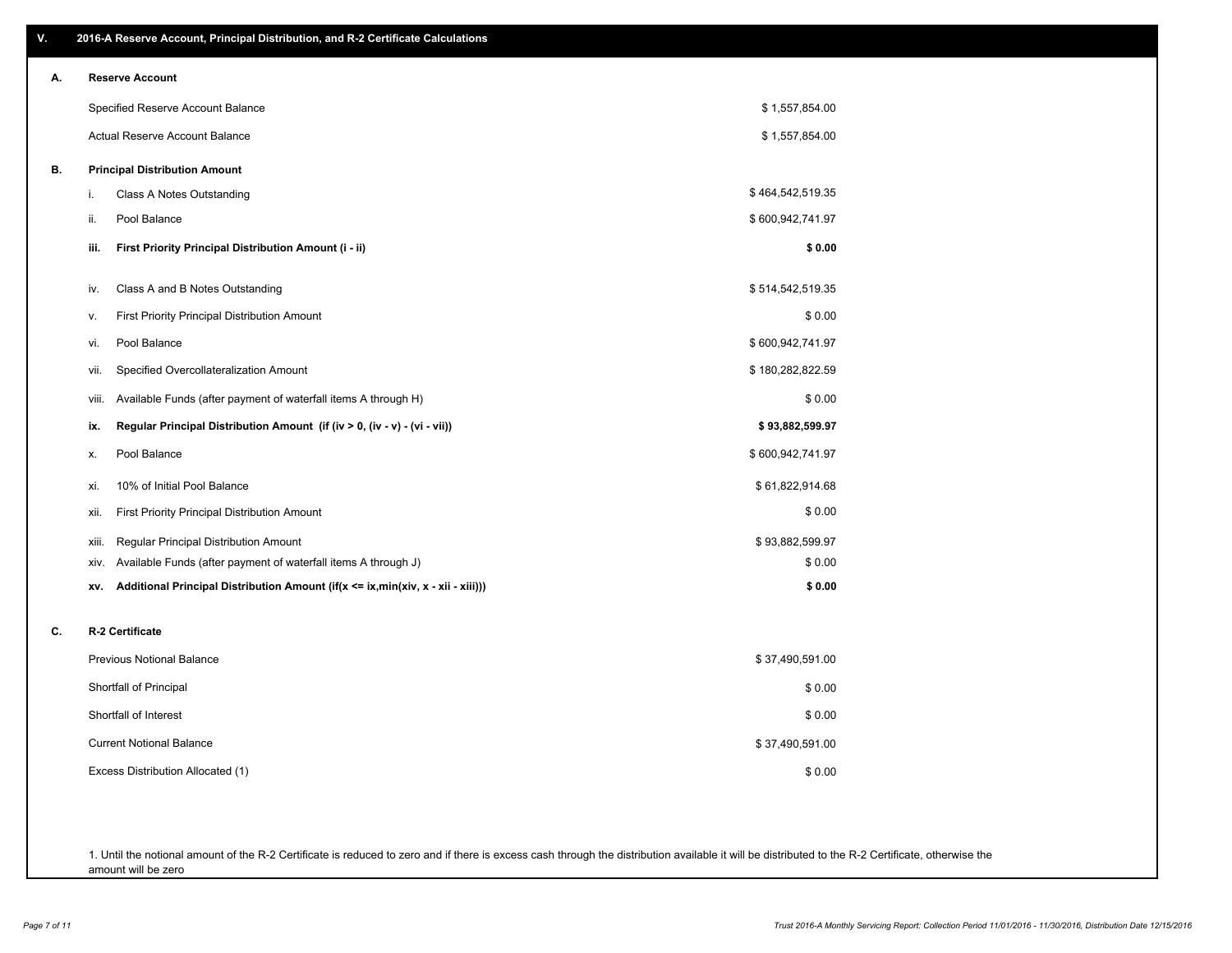|                                                         | Paid           | <b>Funds Balance</b> |
|---------------------------------------------------------|----------------|----------------------|
| <b>Total Available Funds</b>                            |                | \$6,765,613.67       |
| <b>Trustee Fees</b><br>A                                | \$0.00         | \$6,765,613.67       |
| B<br><b>Servicing Fees</b>                              | \$378,303.24   | \$6,387,310.43       |
| C<br>i. Administration Fees                             | \$8,333.00     | \$6,378,977.43       |
| ii. Unreimbursed Administrator Advances plus any Unpaid | \$0.00         | \$6,378,977.43       |
| D<br>Class A Noteholders Interest Distribution Amount   | \$834,217.96   | \$5,544,759.47       |
| E<br><b>First Priority Principal Payment</b>            | \$0.00         | \$5,544,759.47       |
| F.<br>Class B Noteholders Interest Distribution Amount  | \$126,590.42   | \$5,418,169.05       |
| G<br><b>Reinstatement Reserve Account</b>               | \$0.00         | \$5,418,169.05       |
| H<br><b>Regular Principal Distribution</b>              | \$5,418,169.05 | \$0.00               |
| <b>Carryover Servicing Fees</b>                         | \$0.00         | \$0.00               |
| Additional Principal Distribution Amount<br>J           | \$0.00         | \$0.00               |
| Unpaid Expenses of Trustee<br>K                         | \$0.00         | \$0.00               |
| Unpaid Expenses of Administrator<br>L                   | \$0.00         | \$0.00               |
| м<br>i. Remaining Funds to the R-1 Certificateholder(s) | \$0.00         | \$0.00               |
| ii. Remaining Funds to the R-2 Certificateholder(s)     | \$0.00         | \$0.00               |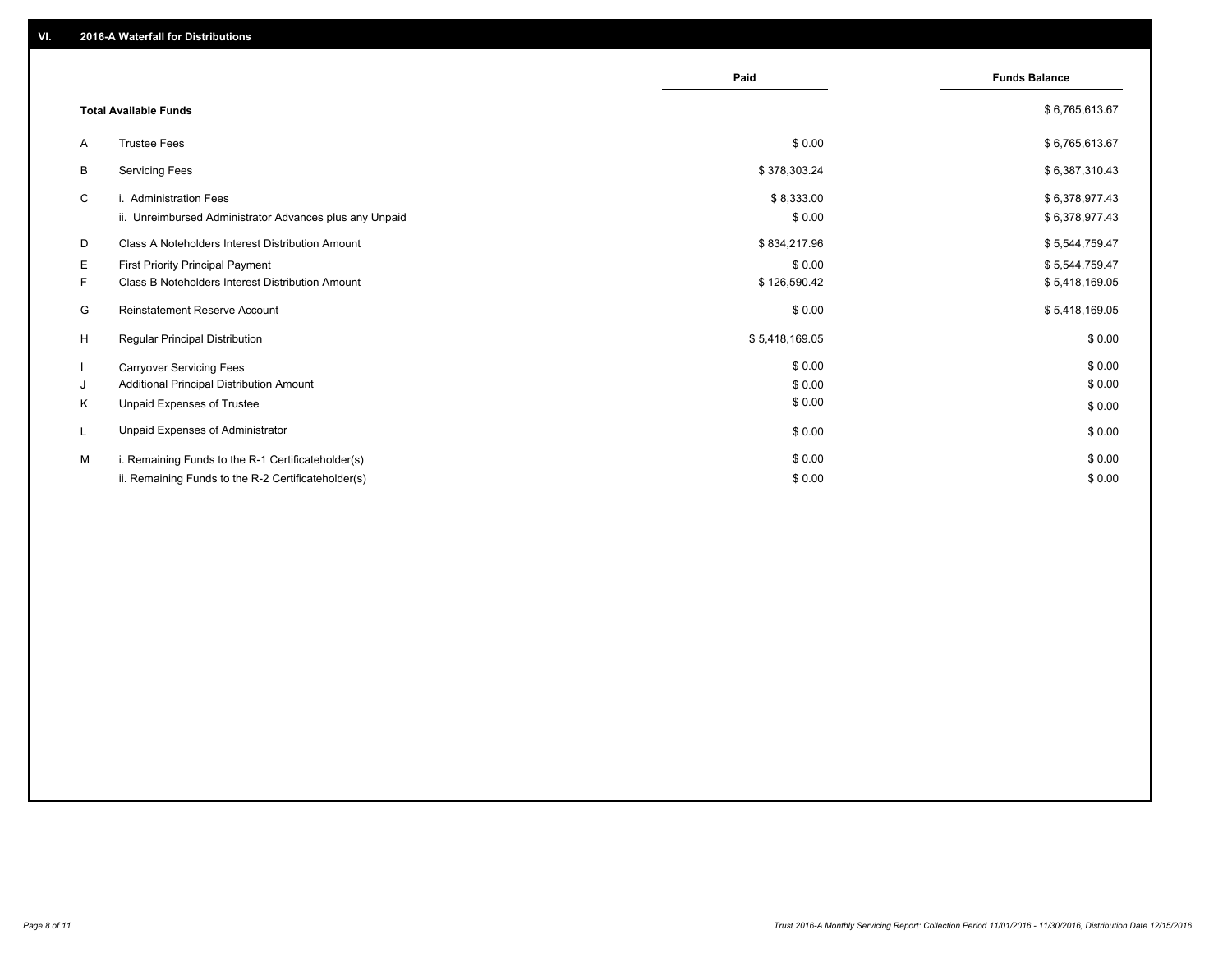| <b>Distribution Amounts</b>                                |                         |                         |                         |
|------------------------------------------------------------|-------------------------|-------------------------|-------------------------|
|                                                            | A1                      | A2A                     | A2B                     |
| Cusip/Isin                                                 | 78449FAA9               | 78449FAB7               | 78449FAC5               |
| <b>Beginning Balance</b>                                   | \$112,542,519.35        | \$218,000,000.00        | \$134,000,000.00        |
| Index                                                      | <b>LIBOR</b>            | <b>FIXED</b>            | <b>LIBOR</b>            |
| Spread/Fixed Rate                                          | 0.70%                   | 2.70%                   | 1.50%                   |
| Record Date (Days Prior to Distribution)                   | 1 NEW YORK BUSINESS DAY | 1 NEW YORK BUSINESS DAY | 1 NEW YORK BUSINESS DAY |
| <b>Accrual Period Begin</b>                                | 11/15/2016              | 11/15/2016              | 11/15/2016              |
| <b>Accrual Period End</b>                                  | 12/15/2016              | 12/15/2016              | 12/15/2016              |
| Daycount Fraction                                          | 0.08333333              | 0.08333333              | 0.08333333              |
| Interest Rate*                                             | 1.23817%                | 2.70000%                | 2.03817%                |
| <b>Accrued Interest Factor</b>                             | 0.001031808             | 0.002250000             | 0.001698475             |
| <b>Current Interest Due</b>                                | \$116,122.31            | \$490,500.00            | \$227,595.65            |
| Interest Shortfall from Prior Period Plus Accrued Interest | $\mathsf S$ -           | $\mathsf{\$}$ -         | $S -$                   |
| <b>Total Interest Due</b>                                  | \$116,122.31            | \$490,500.00            | \$227,595.65            |
| <b>Interest Paid</b>                                       | \$116,122.31            | \$490,500.00            | \$227,595.65            |
| <b>Interest Shortfall</b>                                  | $\mathsf{\$}$ -         | $\mathsf{\$}$ -         | $$ -$                   |
| <b>Principal Paid</b>                                      | \$5,418,169.05          | $\frac{2}{3}$ -         | $S -$                   |
| <b>Ending Principal Balance</b>                            | \$107,124,350.30        | \$218,000,000.00        | \$134,000,000.00        |
| Paydown Factor                                             | 0.036363551             | 0.000000000             | 0.000000000             |
| <b>Ending Balance Factor</b>                               | 0.718955371             | 1.000000000             | 1.000000000             |

\* Pay rates for Current Distribution. For the interest rates applicable to the next distribution date, please see https://www.salliemae.com/about/investors/data/SMBabrate.txt.

**VII. 2016-A Distributions**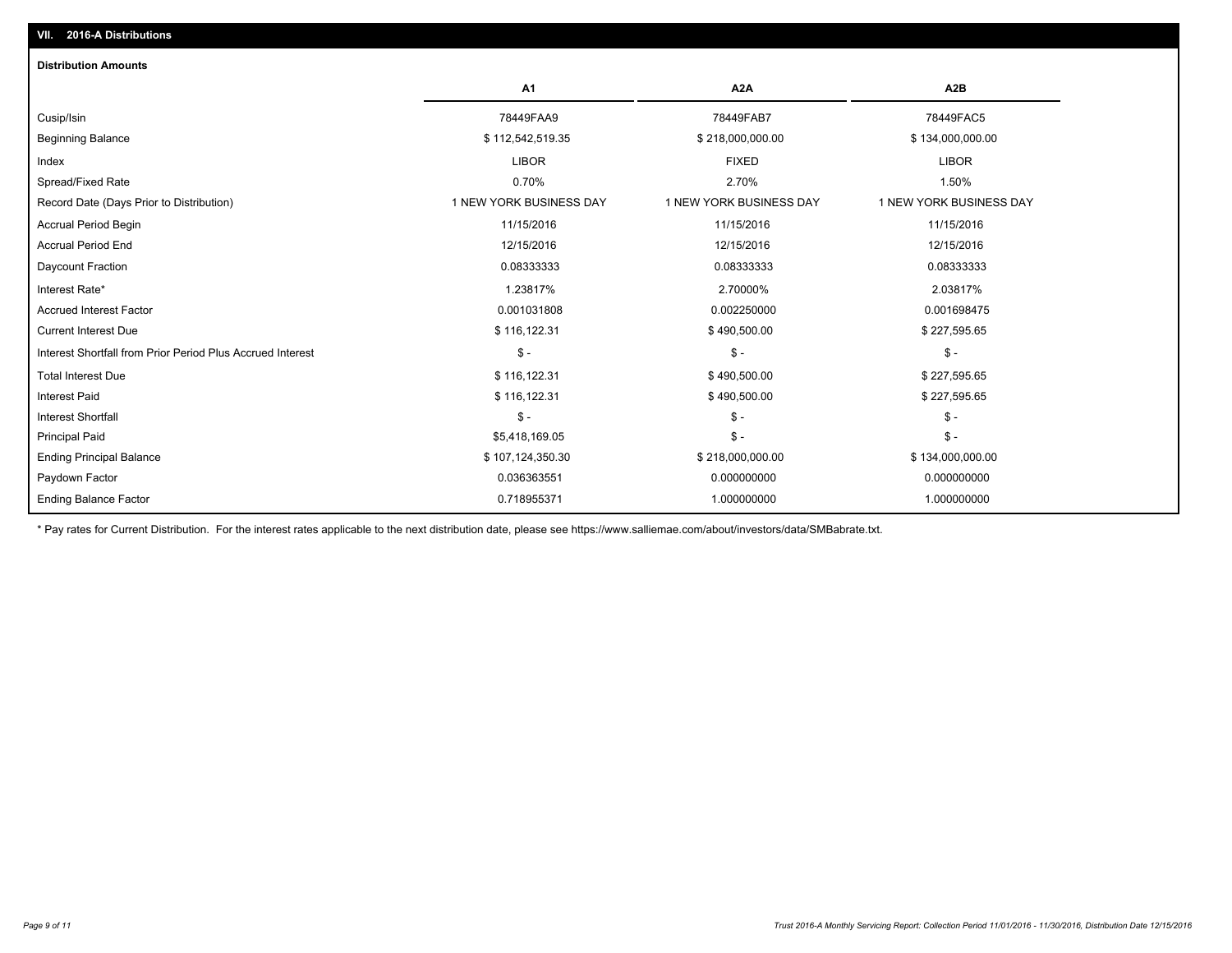| VII. 2016-A Distributions                                  |                         |
|------------------------------------------------------------|-------------------------|
| <b>Distribution Amounts</b>                                |                         |
|                                                            | в                       |
| Cusip/Isin                                                 | 78449FAD3               |
| <b>Beginning Balance</b>                                   | \$50,000,000.00         |
| Index                                                      | <b>LIBOR</b>            |
| Spread/Fixed Rate                                          | 2.50%                   |
| Record Date (Days Prior to Distribution)                   | 1 NEW YORK BUSINESS DAY |
| Accrual Period Begin                                       | 11/15/2016              |
| <b>Accrual Period End</b>                                  | 12/15/2016              |
| Daycount Fraction                                          | 0.08333333              |
| Interest Rate*                                             | 3.03817%                |
| <b>Accrued Interest Factor</b>                             | 0.002531808             |
| <b>Current Interest Due</b>                                | \$126,590.42            |
| Interest Shortfall from Prior Period Plus Accrued Interest | $$ -$                   |
| <b>Total Interest Due</b>                                  | \$126,590.42            |
| <b>Interest Paid</b>                                       | \$126,590.42            |
| <b>Interest Shortfall</b>                                  | $\frac{2}{3}$ -         |
| <b>Principal Paid</b>                                      | $\frac{2}{3}$ -         |
| <b>Ending Principal Balance</b>                            | \$50,000,000.00         |
| Paydown Factor                                             | 0.000000000             |
| <b>Ending Balance Factor</b>                               | 1.000000000             |

\* Pay rates for Current Distribution. For the interest rates applicable to the next distribution date, please see https://www.salliemae.com/about/investors/data/SMBabrate.txt.